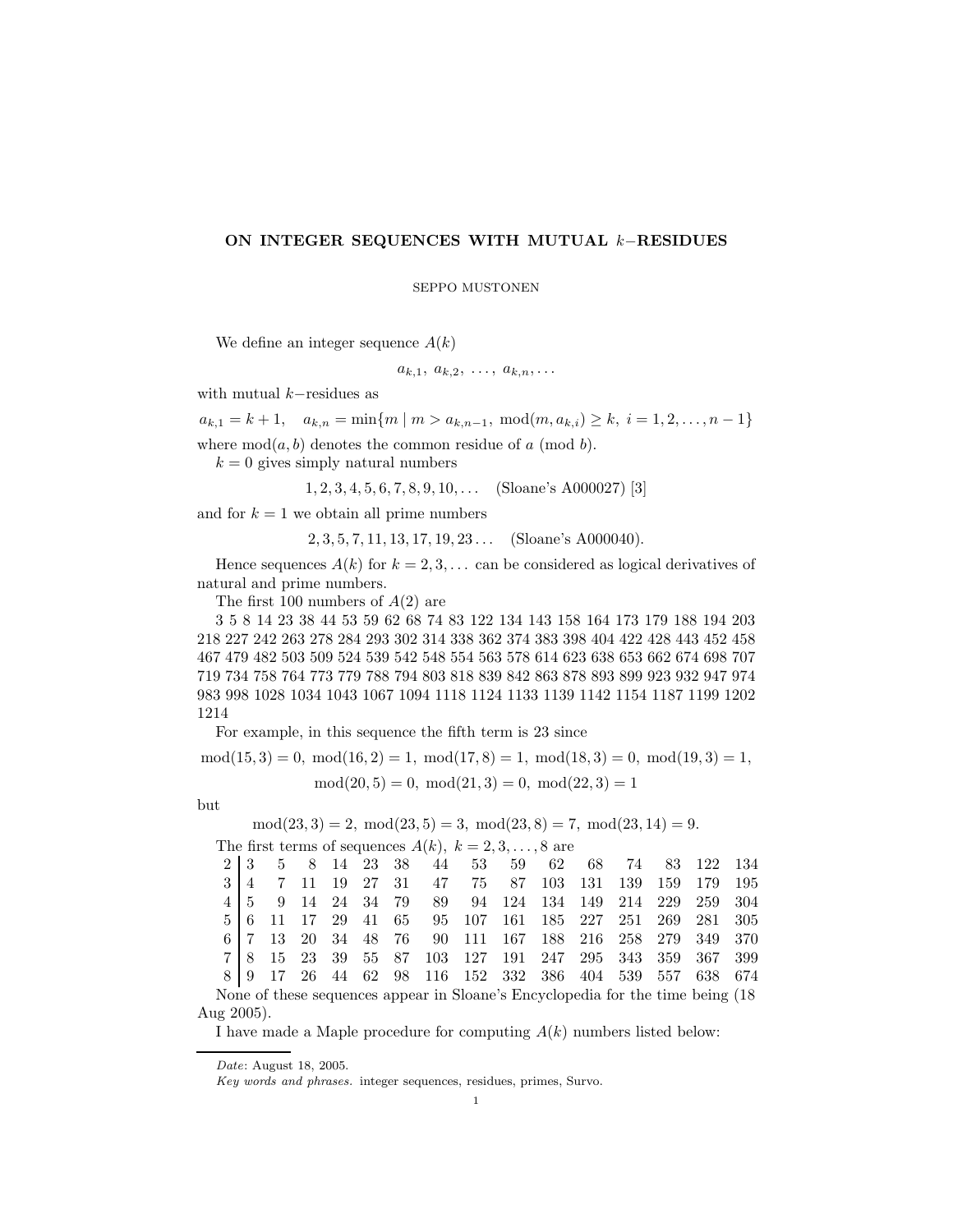```
____________________________________________________________________
res_seq:=proc(a::array(1,nonnegint),k,n::nonnegint)
local i,j,m,f;
a[1]:=k+1;
for i from 2 to n do
   m:=a[i-1]+1; f:=1;
   while f= 1do
     j:=1;
     while j<i and irem(m,a[j])>=k do j:=j+1; od;
     if j=i then a[i]:=m; f:=0;
     else m:=m+1; fi;
     od;
od;
end;
# Computing 60 first terms of A(2)
a:=array(1..60,[]);
res_seq(a,2,60);
print(a);
```
For a faster execution I have also made the same thing in C as a SURVO MM module RES SEQ ([4]).

\_\_\_\_\_\_\_\_\_\_\_\_\_\_\_\_\_\_\_\_\_\_\_\_\_\_\_\_\_\_\_\_\_\_\_\_\_\_\_\_\_\_\_\_\_\_\_\_\_\_\_\_\_\_\_\_\_\_\_\_\_\_\_\_\_\_\_\_

It seems natural to expect that these sequences are related to prime numbers in their large scale behaviour.

By computing *A*(2)−numbers for  $n = 1, 2, ..., 10^7$  by RES SEQ the following summary is obtained:

 $L_1(n)$  is the number of primes below *n*.  $L_2(n)$  is the number of *A*(2)−numbers below *n*.

| $\eta$   | $L_2(n)$ | $L_1(n)$ | ratio           |
|----------|----------|----------|-----------------|
| 100000   | 5040     | 9592     | $\; 0.52543 \;$ |
| 200000   | 9485     | 17984    | 0.52741         |
| 300000   | 13789    | 25997    | 0.53040         |
| 400000   | 17985    | 33860    | 0.53115         |
| 500000   | 22142    | 41538    | 0.53305         |
| 600000   | 26226    | 49098    | 0.53415         |
| 700000   | 30274    | 56543    | 0.53541         |
| 800000   | 34260    | 63951    | 0.53572         |
| 900000   | 38236    | 71274    | 0.53646         |
| 1000000  | 42154    | 78498    | 0.53700         |
| 2000000  | 80559    | 148933   | 0.54090         |
| 3000000  | 117742   | 216816   | 0.54305         |
| 4000000  | 154219   | 283146   | 0.54466         |
| 5000000  | 190177   | 348513   | 0.54568         |
| 6000000  | 225817   | 412849   | 0.54697         |
| 7000000  | 260974   | 476648   | 0.54751         |
| 8000000  | 295901   | 539777   | 0.54819         |
| 9000000  | 330648   | 602489   | 0.54880         |
| 10000000 | 365128   | 664579   | 0.54941         |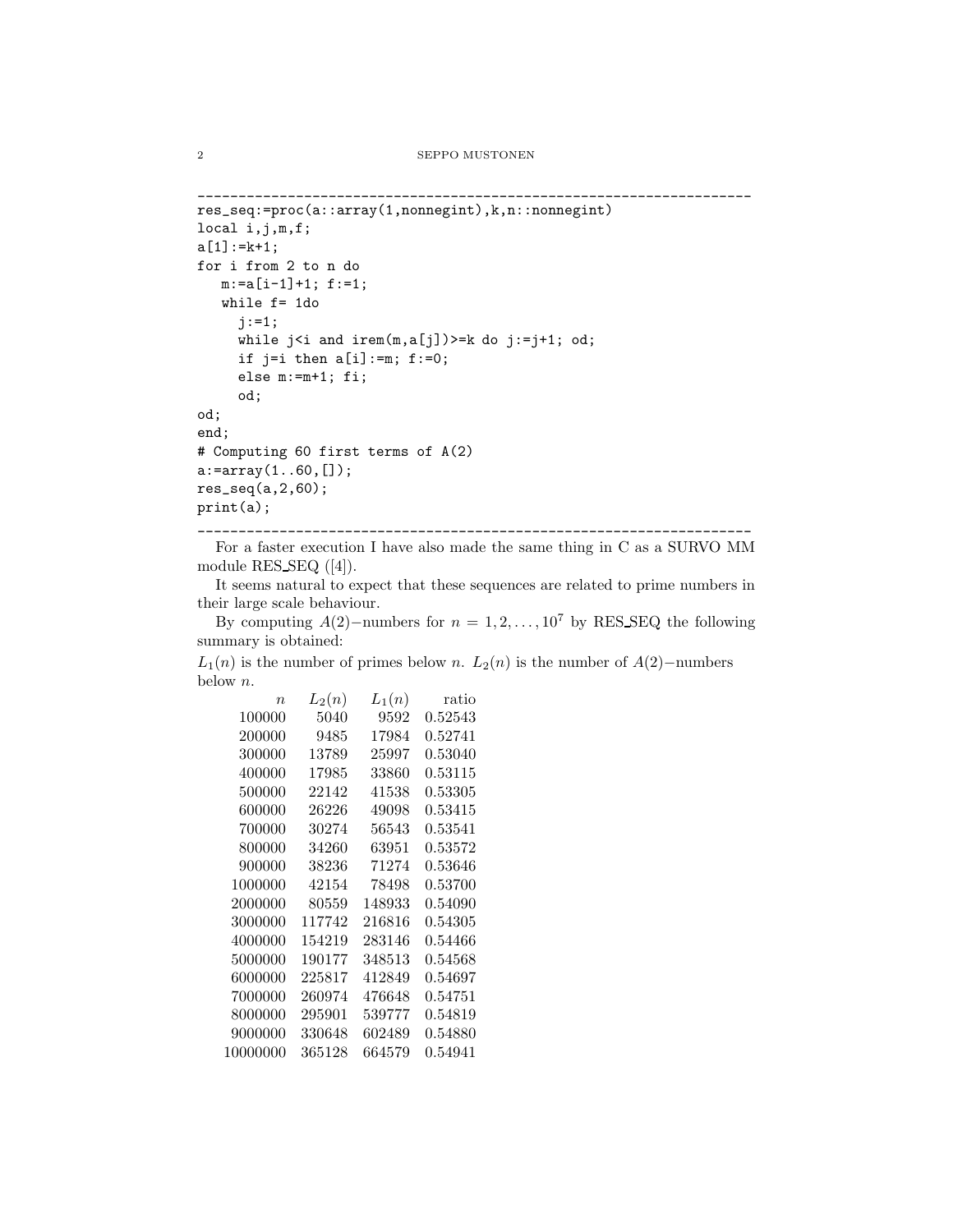The following graph shows that the ratio  $L_2(n)/L_1(n)$  seems to have a limiting value below 0*.*56 when *n* tends to ∞. In any case, asymptotically for any *k*−value it is plausible that  $L_k(n) = c_k L_1(n)$  where  $1 > c_2 > c_3 > \cdots > c_k > \ldots$  are unknown positive constants.



It is simple to see that each *A*(*k*)−sequence is infinite since if it were finite with a last term  $a_{k,n}$  then studying of the number  $a_{k,1}a_{k,2} \ldots a_{k,n} + k$  leads immediately to a contradiction.

## **Update 24 Aug 2005:**

I have computed the frequencies  $n_k = L_k(2 \times 10^9)$  for  $k = 1, 2, \ldots, 10$  after making a simple sieve program in Survo. The following summary tells then lower limits of constants  $c_k$  as  $n_k/n_1$ . Sloane's Encyclopedia now includes these sequences.

| k.             | $n_{k}$  | $n_k/n_1$ | Sloane  |
|----------------|----------|-----------|---------|
| 1              | 98222287 | 1         | A000040 |
| $\overline{2}$ | 56472931 | 0.5750    | A109022 |
| 3              | 34281318 | 0.3490    | A109328 |
| 4              | 28159808 | 0.2867    | A109329 |
| 5              | 19810400 | 0.2017    | A109330 |
| 6              | 18346769 | 0.1868    | A109331 |
| 7              | 14786395 | 0.1505    | A109332 |
| 8              | 13281120 | 0.1352    | A109333 |
| 9              | 11429212 | 0.1164    | A109334 |
| 10             | 10921870 | 0.1112    | A109335 |
|                |          |           |         |

## **Update 30 Aug 2005:**

The maximum gap between  $A(2)$ −numbers below  $2 \times 10^9$  is 513 (from 1743756419 to 1743756932) while that for *A*(1)−numbers (primes) is 292.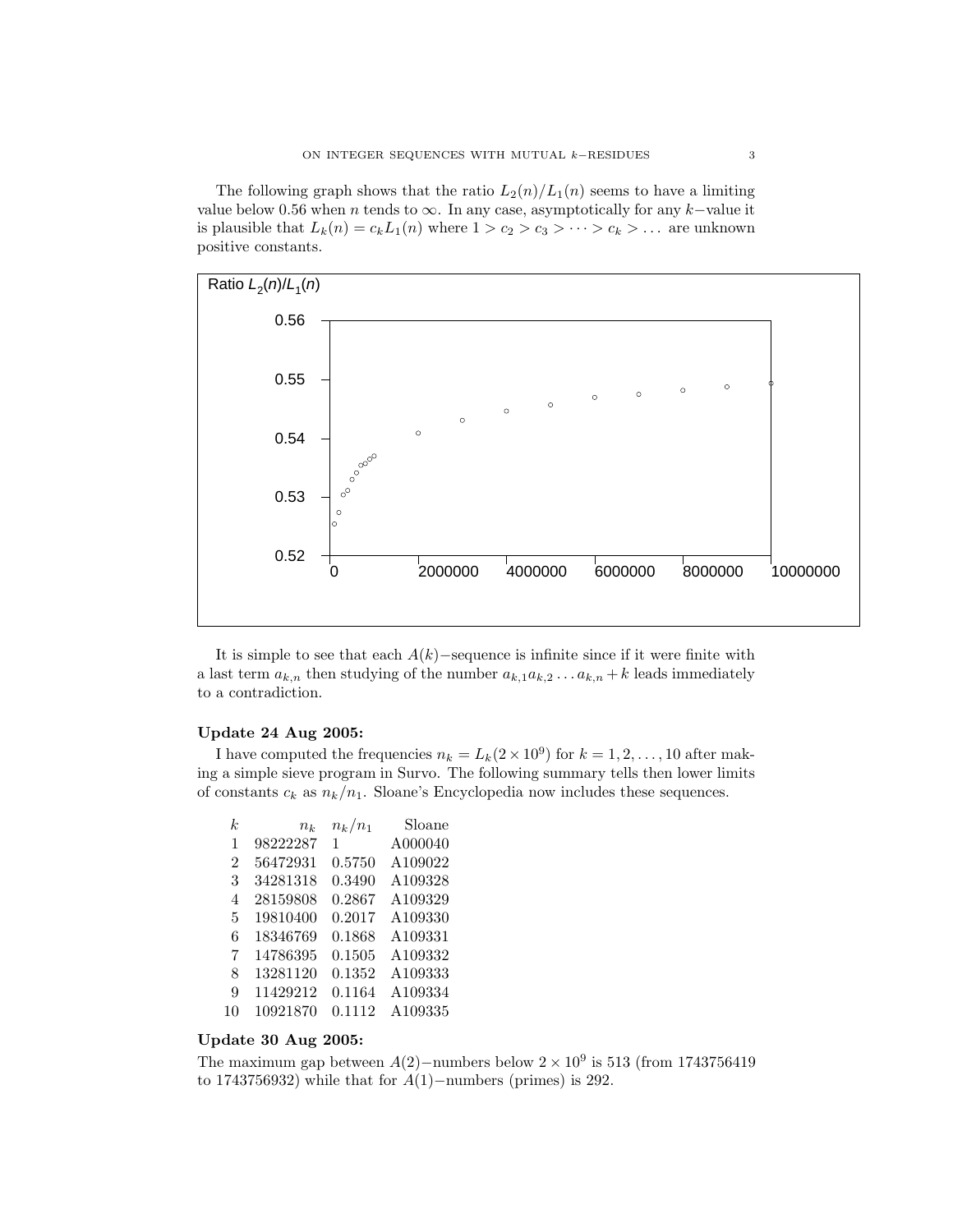The number of *A*(2)−pairs with the minimal gap 3 is 1343185 and their proportion of all *A*(2)−numbers in the same range is 0.0238 while the corresponding ratio for twin primes is 0.0650.

Ratios  $r_{k,n} = n_k/n_1$  are very crude lower limits for the  $c_k$  numbers. I have tried to study their asymptotic behaviour when  $k = 2$ .

A model of the form

M1:  $r_{2,n} = a - b/\ln n, \quad a \equiv c_2$ 

seems to work better than others having the same simplicity. By numerical experiments done by the ESTIMATE program of the Survo system and by aiming at a good predicting property I have generalized this model stepwise to forms

M2:  $r_{2,n} = a - b/\ln \ln n$ <br>M3:  $r_{2,n} = a - b \ln \ln n/$ M3:  $r_{2,n} = a - b \ln \ln n / \ln n$ <br>M4:  $r_{2,n} = a - b \ln \ln n \ln \ln n$  $r_{2,n} = a - b \ln \ln n \ln \ln \ln n / \ln n$ 

The parameters  $a, b$  and their standard errors  $s_a, s_b$  have been estimated from values  $r_{2,n}$ ,  $n = 10^6 (10^6) 10^9$ . Then the predicted values of  $r_{2,n}$  have been computed for  $n = 10^9 + 10^6 (10^6)2 \times 10^9$ .

The following summary includes the mean and the standard deviation of the predicted values as well as the minimum and maximum prediction errors. The last model (M4) is clearly the best one but it should be observed that all these model underestimate the true values. Prediction error

| max                                                                  |
|----------------------------------------------------------------------|
| M1 0.6548 0.00025 1.71026 0.0049 0.000747 0.000170 0.000415 0.001031 |
| M2 0.8306 0.00063 0.78594 0.0014 0.000606 0.000137 0.000334 0.000838 |
| M3 0.7017 0.00028 0.89078 0.0012 0.000520 0.000119 0.000283 0.000722 |
| M4 0.8326 0.00013 1.60882 0.0008 0.000061 0.000014 0.000021 0.000093 |
|                                                                      |

If parameters *a, b* are estimated from the last 1000 observations (the predicted cases above) the growth of the *a* is 2.7 per cent according to M1 but only 0.4 per cent by M4. M4 indicates that  $a \equiv c_2$  would be about 0.85 but the ratio  $r_{2,n}$  would grow very slowly. The model M4 gives, for example,

 $r_{2,10^{12}} = 0.6012$  $r_{2,10^{15}} = 0.6246$  $r_{2,10^{100}} = 0.7708$  $r_{2,10^{200}} = 0.7966$  $r_{2,10^{300}} = 0.8070$ 

The models and results given by them are pure guesses without any theoretical framework. Therefore one must be very cautious when making any conclusions.

#### **Update 3 Sep 2005: Sequences with mutual residues exactly** *k*

We define another integer sequence *B*(*k*)

$$
b_{k,1}, b_{k,2}, \ldots, b_{k,n}, \ldots
$$

with mutual residues (exactly) *k* as

 $b_{k,1} = k + 1$ ,  $b_{k,n} = \min\{m \mid m > b_{k,n-1}, \mod(m, b_{k,i}) = k, i = 1, 2, \ldots, n-1\}.$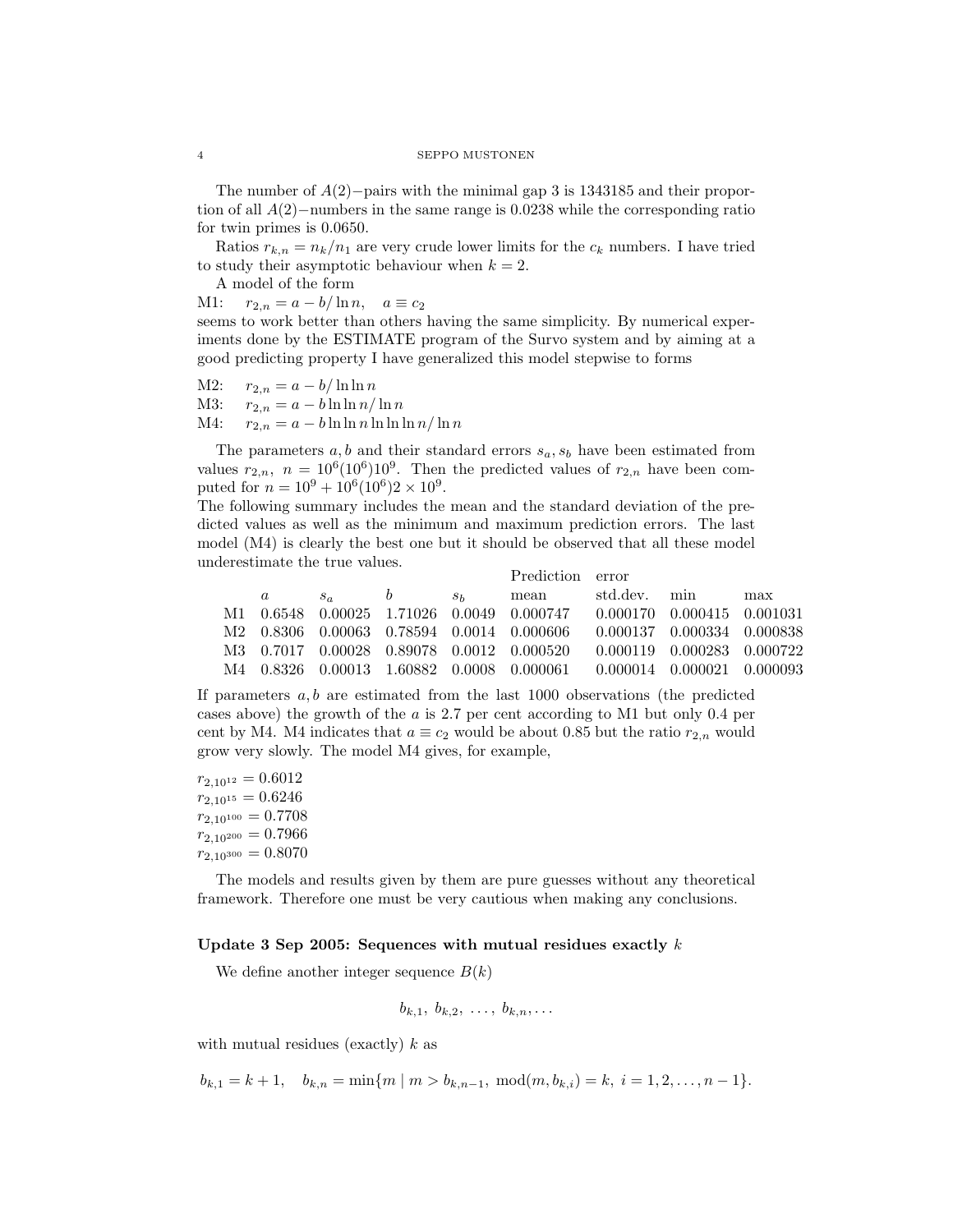This more stringent requirement leads to well-known sequences. The general term in all cases  $k = 1, 2, \ldots$  is

$$
b_{k,n} = b_{k,1}b_{k,2}\ldots b_{k,n-1} + k.
$$

To prove this, it is necessary and sufficient to show that terms in the sequence are coprimes. This is done by induction and by using the first step of the Euclidean Algorithm repeatedly. It is clear that for  $b_{k,1} = k + 1$  and  $b_{k,2} = 2k + 1$  we have  $\gcd(b_{k,1}, k) = 1$ ,  $\gcd(b_{k,2}, k) = 1$ , and  $\gcd(b_{k,2}, b_{k,1}) = 1$ . By assuming that  $gcd(b_{k,i}, k) = 1$  and  $gcd(b_{k,i}, b_{k,j}) = 1$  for  $i = 1, 2, ..., n-1$  and all  $j < i$  it will be shown that  $b_{k,n} = b_{k,1}b_{k,2} \ldots b_{k,n-1} + k$  has the same properties.

Since  $gcd(b_{k,i}, k) = 1, i = 1, 2, ..., n-1$  also  $gcd(b_{k,1}b_{k,2}...b_{k,n-1}, k) = 1$  and  $gcd(b_{k,1}b_{k,2}...b_{k,n-1}+k,k)=1$ . Thus  $gcd(b_{k,n},k)=1$ . Similarly  $gcd(b_{k,n},b_{k,i})=1$  $gcd(b_{k,1}b_{k,2}...b_{k,n-1}+k, b_{k,i}) = gcd(b_{k,i}, k) = 1$  for  $i = 1, 2, ..., n-1$ .

The sequences  $B(k)$  obtained for values  $k = 1, 2, \ldots, 10$  are

 $k = 1$ : Sylvester's sequence A000058

2, 3, 7, 43, 1807, 3263443, 10650056950807, . . .

 $k = 2$ : Fermat sequence A000215

3, 5, 17, 257, 65537, 4294967297, 18446744073709551617, . . .

 $k = 3$ : A000289

4, 7, 31, 871, 756031, 571580604871, 326704387862983487112031, . . .

 $k = 4$ : A000324

 $5, 9, 49, 2209, 4870849, 23725150497409, 562882766124611619513723649, \ldots$ 

 $k = 5$ : A001543

6, 11, 71, 4691, 21982031, 483209576974811, 233491495280173380882643611671, . . .

 $k = 6$ : A001544

7, 13, 97, 8833, 77968897, 6079148431583233, 36956045653220845240164417232897, ...

 $k = 7: A067686$ 

8, 15, 127, 15247, 232364287, 53993160246468367, 2915261353400811631533974206368127, ...

 $k = 8$ : A110360 (4 Sep 2005)

9, 17, 161, 24641, 606981761, 368426853330807041, 135738346255240000293762417728719361, 18424898644107427010977107148874723523180059431182608785043639266493441, . . .

*k* = 9: A110368 (4 Sep 2005) 10, 19, 199, 37819, 1156948199, 1654362331095061619, 2736914722546286269314723509551346599, 7490702198490615150126275937342974843521061335534838392096463268266747419, ...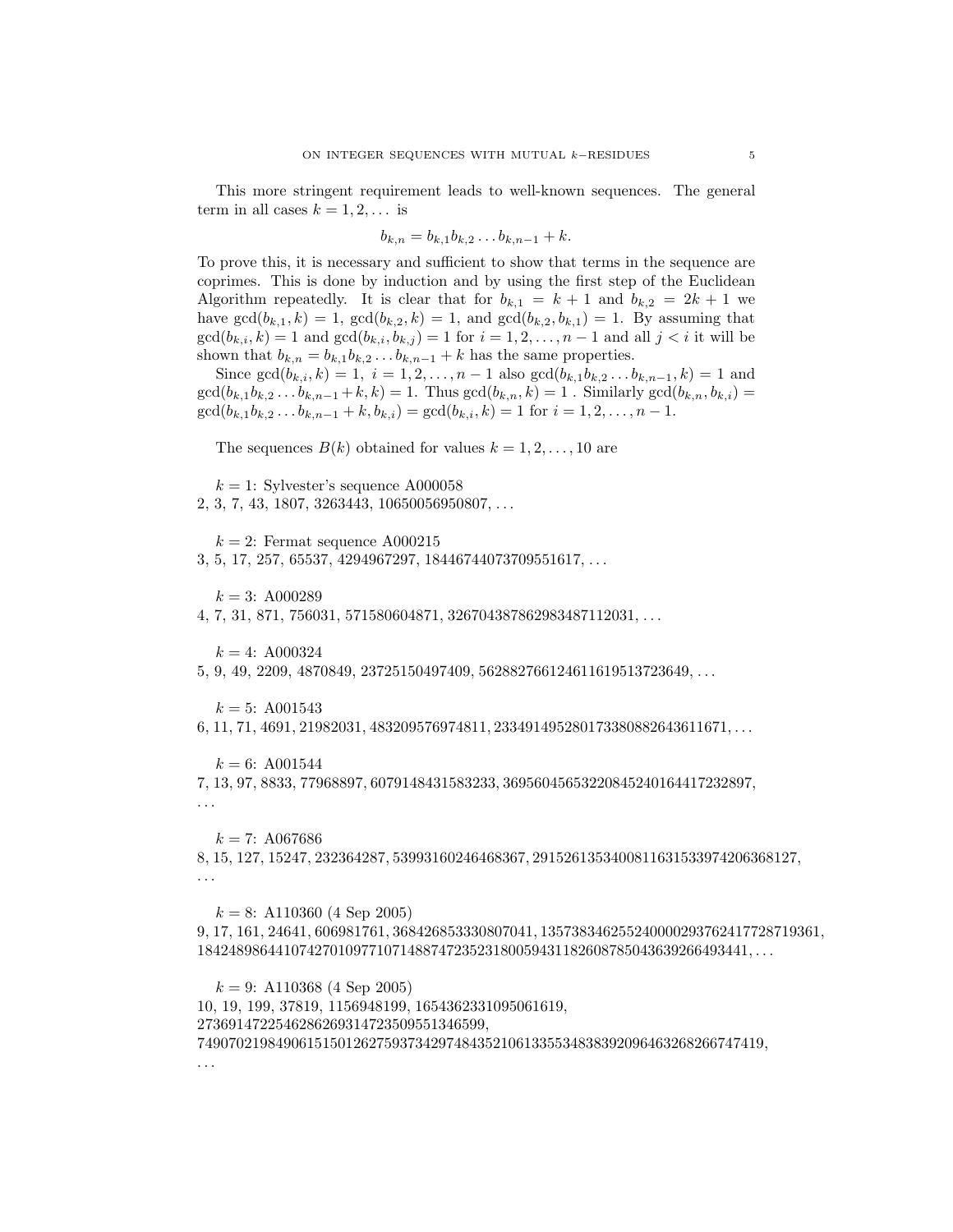$k = 10$ : A110383 (4 Sep 2005)

11, 21, 241, 55681, 3099816961, 9608865160705105921, 92330289676612360941221747472778199041, 8524882391767151111154918892947398067446166736305624023874497267723631329281, ...

An equivalent expression for  $b_{k,n}$  is  $([1],[2])$ 

$$
b_{k,n} = b_{k,n-1}^2 - kb_{k,n-1} + k.
$$

# **Update 10 Sep 2005: Sequences with mutual residues** −*k*

Another family related to sequences  $A(k)$  and more closely to  $B(k)$  is the following one. All the terms in the sequence *C*(*k*) should have mutual residues −*k* and thus it is defined as

$$
c_{k,1} = k+1, \quad c_{k,n} = \min\{m \mid m > c_{k,n-1}, \mod(m, b_{k,i}) = -k, \ i = 1, 2, \ldots, n-1\}.
$$

Possible values for *k* are 1*,* 2*,...* . The two first terms of the *C*(*k*)−sequence are  $c_{k,1} = k + 1, c_{k,2} = 2k + 1$  by definition. The general term for  $n = 3, 4, ...$  is

$$
c_{k,n} = c_{k,1}c_{k,2}\ldots c_{k,n-1} - k.
$$

which follows from the fact that all the terms are coprimes. The proof is similar to that for the  $B(k)$ −sequences.

It is also true that

$$
c_{k,n} = c_{k,n-1}^2 + k c_{k,n-1} - k, \quad n = 4, 5, \dots
$$

since

$$
c_{k,n} = c_{k,1}c_{k,2} \dots c_{k,n-1} - k
$$
  
=  $c_{k,n-1}(c_{k,1}c_{k,2} \dots c_{k,n-2} - k + k) - k$   
=  $c_{k,n-1}(c_{k,n-1} + k) - k$   
=  $c_{k,n-1}^2 + kc_{k,n-1} - k$ .

The sequences  $C(k)$  obtained for values  $k = 1, 2, \ldots, 10$  are

*k* = 1: A110389 (11 Sep 2005)

2, 3, 5, 29, 869, 756029, 571580604869, 326704387862983487112029, 106735757048926752040856495274871386126283608869, . . . This is identical to A005267 in [3] except that the two first terms are in reverse order. A005267 starts by 3*,* 2*,* 5*,* 29*,* 869*,...*.

 $k = 2$ : A110407 (11 Sep 2005)

3, 5, 13, 193, 37633, 1416317953, 2005956546822746113, 4023861667741036022825635656102100993, 16191462721115671781777559070120513664958590125499158514329308740975788033, ...

*k* = 3: A110413 (11 Sep 2005)

4, 7, 25, 697, 487897, 238044946297, 56665396458255748851097,